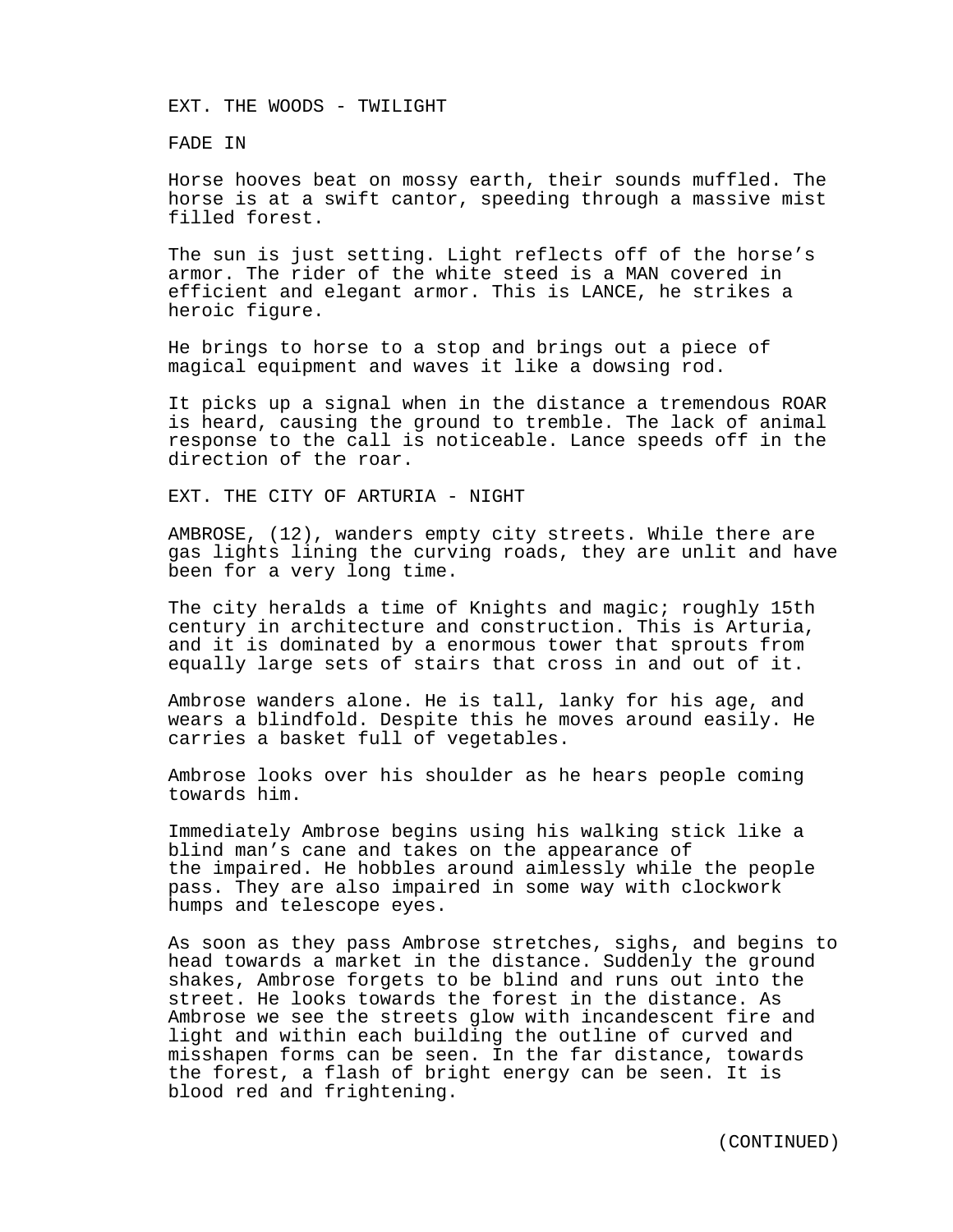A deafening ROAR is heard. The young man looks in the direction of the roar and then runs towards it, dropping the basket.

## AMBROSE

He's found one!

As he runs, he passes a propaganda poster stating thus:

Magic is death the Maidens are your salvation carry magic to the Maidens and receive compensation, NEW BODY, NEW LIFE

Become a hunter today.

EXT. THE WOODS - NIGHT

Lance dashes back and performs incredible acrobatics, dodging an enormous spiked red tail. The tail crashes into the trees Lance is taking cover behind and the ancient trees crack and fall.

Lance smiles and looks up at the dragon.

### LANCE

Oh you're a big one.

An enormous dragon roars and a mother of pearl colored flame erupts from its mouth, scorching the ground and, surprisingly, causing grass to grow where it touches.

Lance raises his enormous sword in a defensive stance and deflects the flame. Lance runs between the dragon's cat-like legs.

The dragon curls its head down between its forepaws and inhales.

> LANCE (CONT) Oh... of course.

Lance yells in exhilaration as the dragon breathes fire on itself, the flame chasing Lance underneath the belly.

He escapes and grabs onto the waving tail and rides it up onto the dragon's back where he stabs the dragon squarely between its six gossamer wings. The dragon ROARS.

> LANCE(CONT) C'mon friend, just let it go and give it up. Stop... struggling...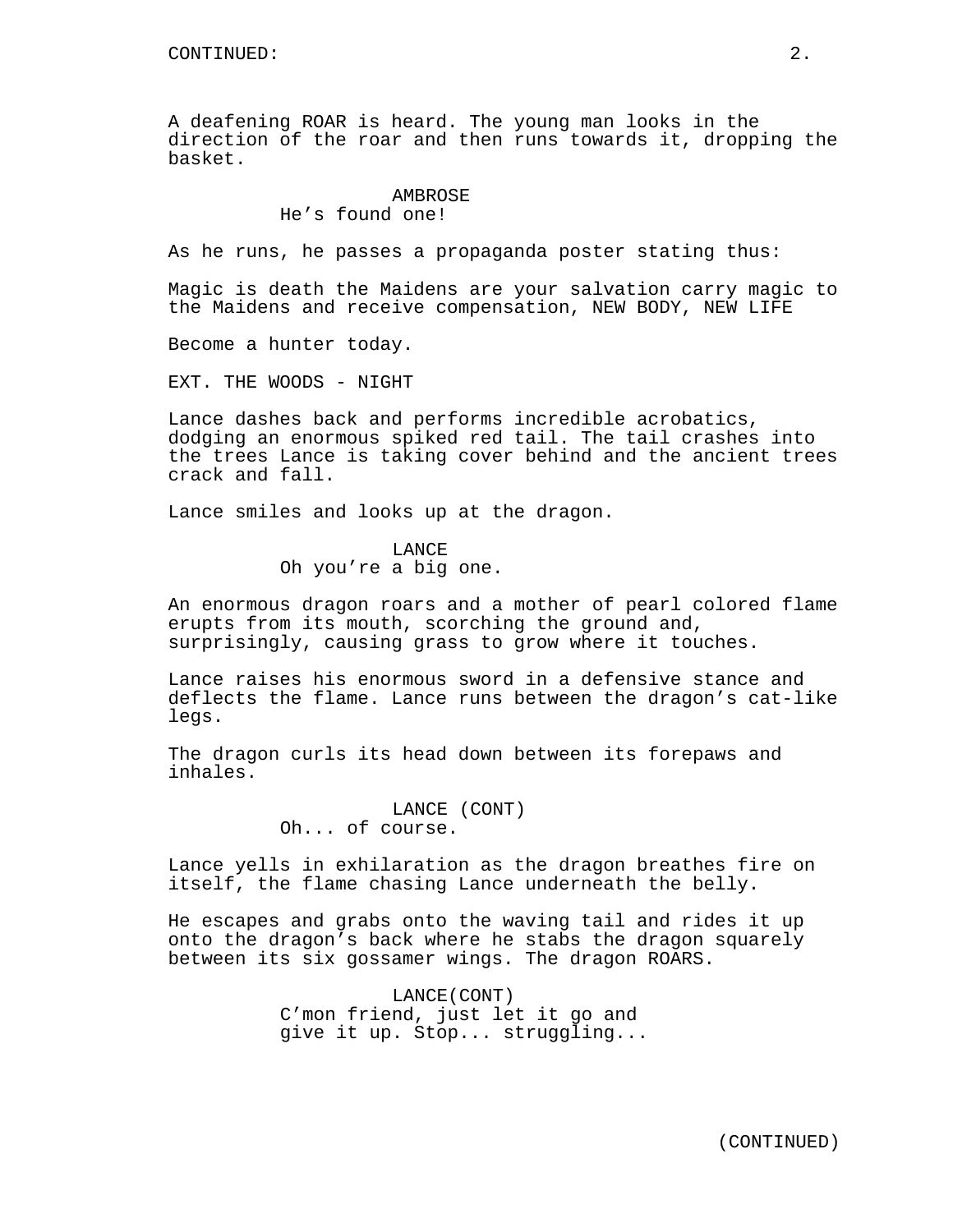The dragon tosses Lance about and nearly topples him several times. Lance is in the process of opening a steel box strapped to his belt when WHOOMPH the dragon extends its wings.

## LANCE(CONT) No, no come on don't do this!

The dragon takes off with an unnatural screech and begins to break through the canopy of the forest. Branches crash to the barren floor and Lance is nearly hit by several thick pieces of foliage.

## LANCE(CONT) Why do they always run?!

Lance undoes the pouch and takes out a small sliver of a clear gem that sparkles with mother-of-pearl light. He looks at the gem and drops it.

It falls through the air as though through water before finally becoming absorbed into the dragon's wound. The wound closes with a snap and Lance leaps off of the dragon.

The dragon writhes in the air, suspended by an opalescent energy.

Lance watches open mouthed as it transforms from its majestic mythological form to one that is small, weak, and misshapen.

This new creature's wings are bound to its back and has the scorched look of magma. It looks up in fear at Lance. In the distance, Ambrose can be seen. His eyes are wide.

> LANCE (CONT) Come on, cough it up.

The dragon-like beast looks like it's going to be ill. It closes its eyes and a small red light appears in its open mouth.

The crystal shard, now a sanguine red and a complete spherical shape, drops into Lance's waiting hand. Ambrose runs away, Lance looks in the direction where Ambrose was hiding, narrows his eyes, then turns back to the Dragon-like beast.

> LANCE (CONT) No hard feelings, right?

Lance pats the beast soothingly.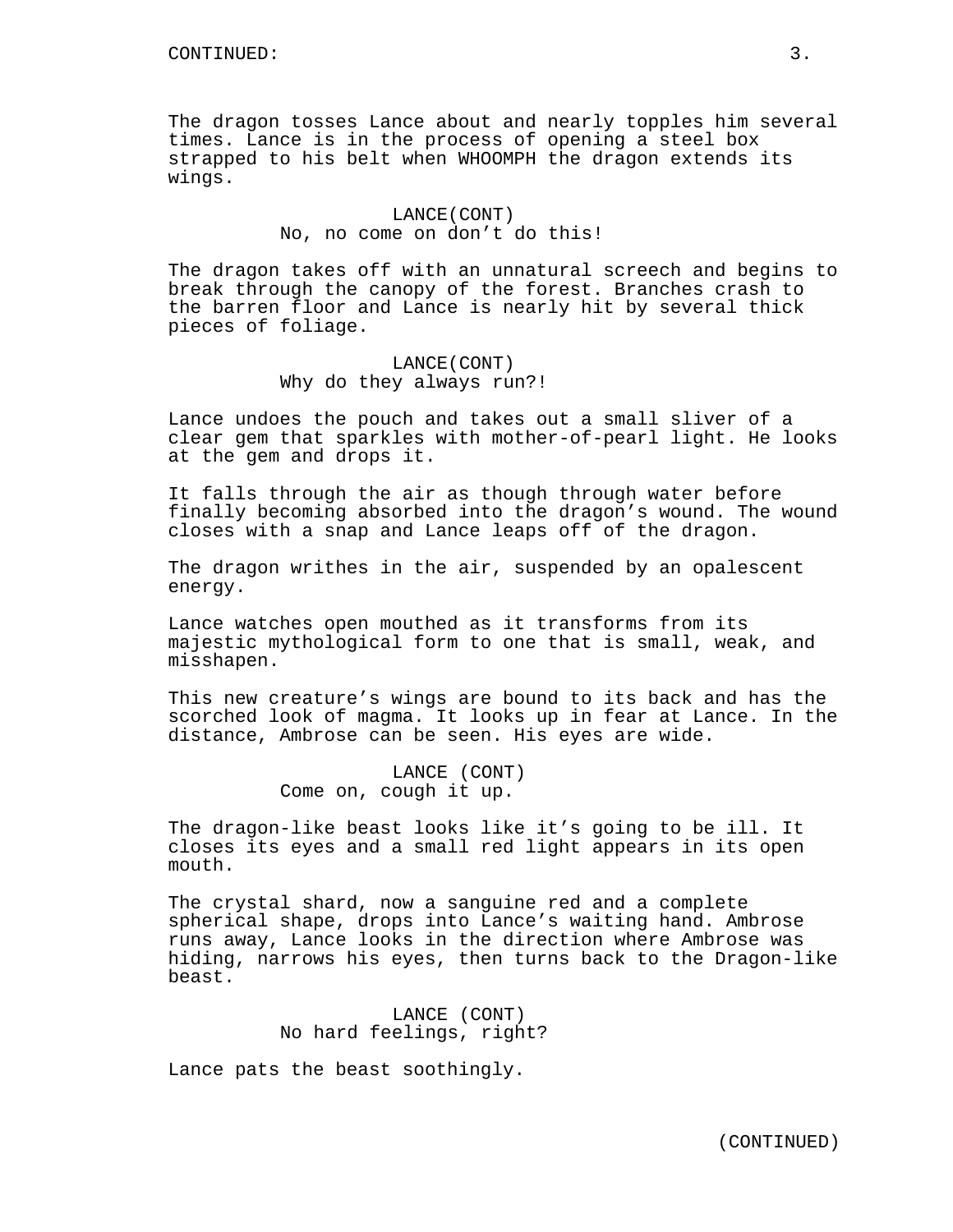And what kind of time do you think this is? Don't you know how long you've been gone boy? When I sent you out for tack the sun was still out!

STABLEMASTER

AMBROSE I'm sorry Master, I, er-

turns to Ambrose. He is not happy.

LANCE (CONT) We all have to live somehow. Endo!

Lance calls for his horse and it comes, the massive stallion's white mane has taken on a bit of the mother-of-pearl sheen from the dragon's magic. Lance mounts Endo and pats its flank.

> LANCE (CONT) Time to go, boy, let's get some rest.

Lance rides off towards the city. The moon rises and Lance looks back. The dragon-creature is wandering the forest making a miserable noise. It disappears into the darkness of the wood.

The sky is dark and devoid of stars and the moon is orange and huge.

EXT. OUTSIDE STABLES - NIGHT

A large, official looking stable. The sort that might cater to the high and mighty.

A small house is attached to the stables. This house is comfortable with the crackling of a wood burning stove clearly audible.

The lights are on inside and an older man with enormous hands is reclining in a rocking chair.

AMBROSE comes running towards the stable but then stops dead as he sees the STABLEMASTER from the open window.

The stablemaster doesn't see Ambrose, yet, and Ambrose begins to adopt the stance of one who is used to pretending to be blind.

His staff becomes a walking stick which he uses to tap his way towards the house. The Stablemaster hears the taps and

(CONTINUED)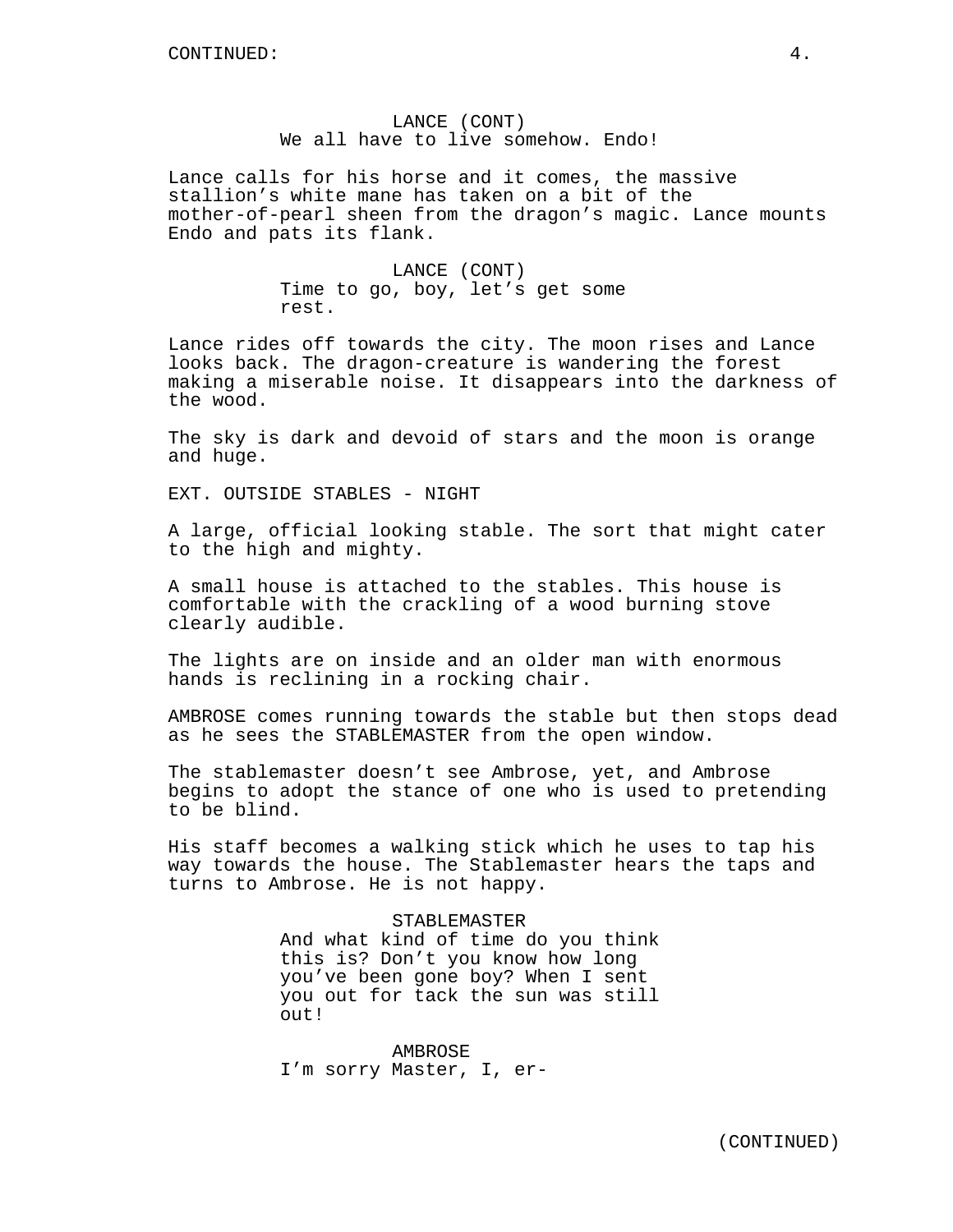### STABLEMASTER

Aye?

AMBROSE I got lost, Master.

STABLEMASTER Course ya did. Like I said you would, eh? Didn't I?

# AMBROSE

Yes Master, but I thought-

#### STABLEMASTER

Yes, boy, I know you thought, but the city's too big to hold in a head small as yours. Other folk cursed as you keep animals with them, help them see and what. Don't you want a friend like that?

## AMBROSE

I'm not- I don't need one.

## STABLEMASTER

Nonsense. Don't think I'm not sore at you boy, but you're no good to me lost. You've got to learn your limits else you're gonna end up over your head right quick.

The Stablemaster pats Ambrose on the shoulder with his large hand and pulls him in towards the stables.

> STABLEMASTER (CONT) Come on now, I'll see to your punishment later. I'd tell you to tend the stove but you're more like to burn the place down than anything.

#### AMBROSE

... Yes, Master.

## STABLEMASTER

So instead, we'll stick with what we know. I hear Sir Lance is returning from the Hunt else my ears deceive me.

### AMBROSE

I know, I-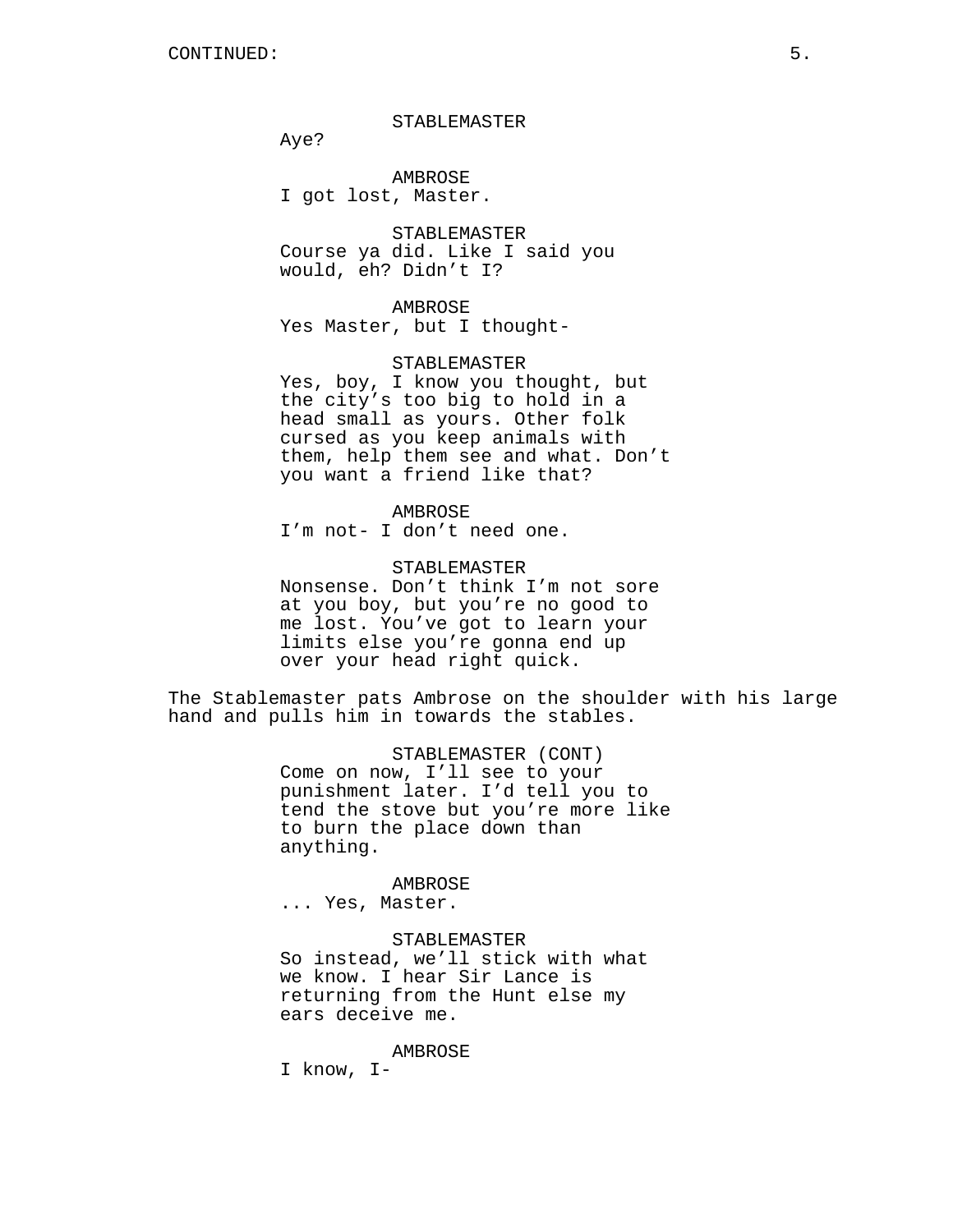The Stablemaster eyes him carefully as they enter into the Stables.

EXT. THE CITY OF ARTURIA - NIGHT

Lance rides towards the stables at a slow trot. As he rides he passes a WANTED poster for LAVINIA: A young girl who appears Ambrose's age. She looks very villainous.

INT. STABLES - NIGHT

The stables are large and carefully arranged with a dozen finely groomed horses sleeping on either side. Only one paddock is open and it has Lance's image next to it. The hero is smiling widely, almost comically heroic.

> AMBROSE (CONT) I heard him from the forest.

STABLEMASTER Ah, and that's why you were so late? Watching for your hero, eh?

Ambrose is silent. The Stablemaster taps his foot and Ambrose scratches his nose awkwardly.

AMBROSE

... Master, I-

### STABLEMASTER

Don't lie, boy, I've known you a long time. You're not a liar and you never have been. Now you don't have the food, do you?

**AMBROSE** 

... No, Master.

STABLEMASTER Right. You forgot it then?

AMBROSE ... No, I dropped it.

STABLEMASTER Dropped it?! What for?

AMBROSE I heard Hunter Lance and-

### STABLEMASTER

You wanted to, what boy, see what was going on? Do you know how dangerous that is?!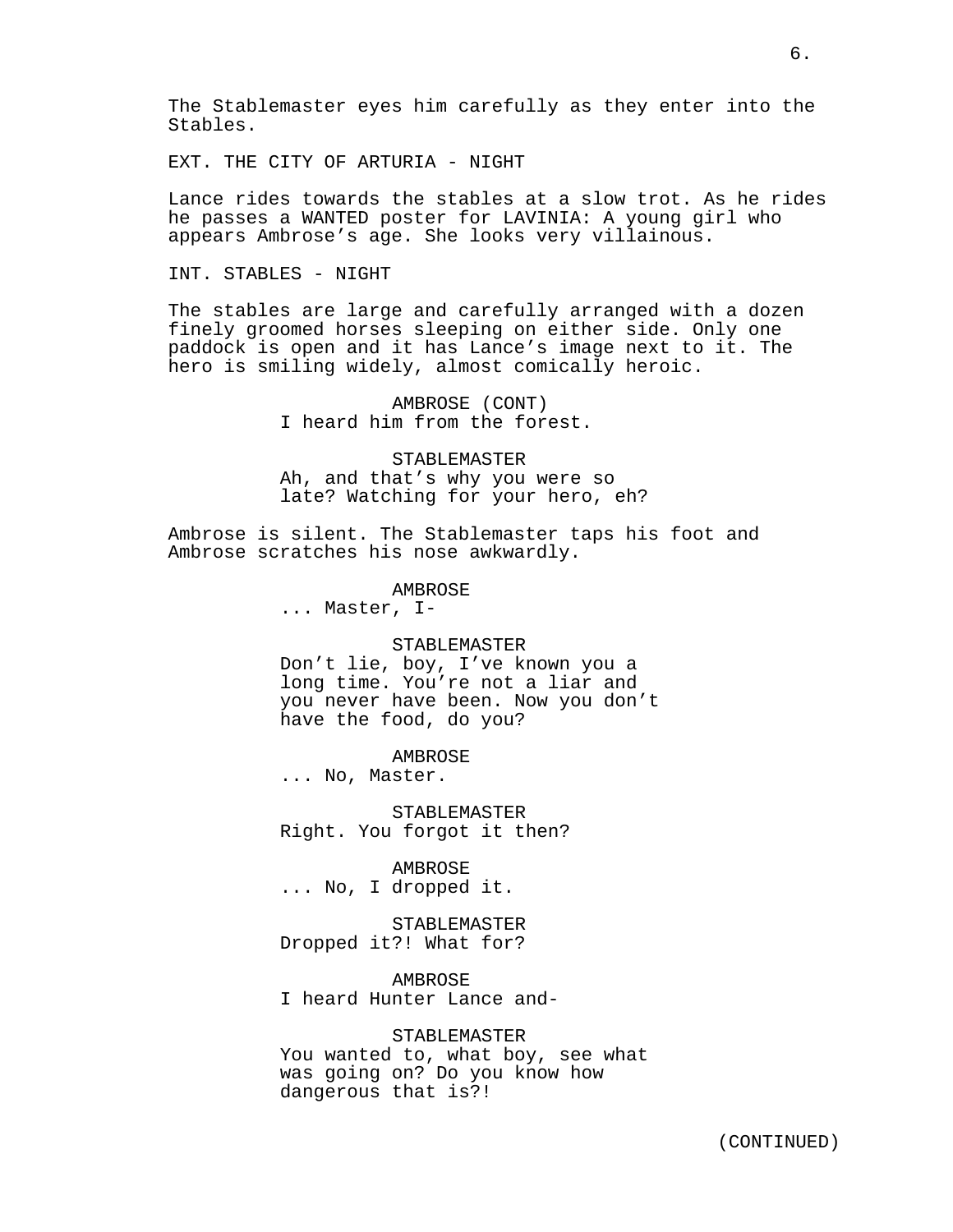AMBROSE Master, I'm sorry, I-

STABLEMASTER You're sorry nothing, do you know what I risk every day having you here? If anyone had seen you, if Hunter Lance had seen you! We'd both be doomed.

AMBROSE I just wanted to see.

The Stablemaster sighs and pats Ambrose on the shoulder.

STABLEMASTER Ah lad, I know you did. But with your secret you'll never be a hunter. I'm sorry.

The sounds of horse hooves is heard outside. The Stablemaster straightens up and begins shouting loudly.

> STABLEMASTER Well, Ambrose, for not doing your chores and scurrying off to do whatever nonsense, I will be handling Endo tonight, not you.

### AMBROSE

 $B$ ut-

#### STABLEMASTER

Ambrose. I've taught you better than this. You're to muck out every inch of the stables tonight. No supper until you do.

Ambrose slumps and gives in. He goes off into the house. He SLAMS the door behind him.

STABLEMASTER

Young fool.

The Stablemaster sits down on a bail of hay and pats the head of a horse that brings its head down to investigate.

> STABLEMASTER (CONT) So long as we keep quiet, eh? Nothing to worry about.

He perks up and hears hoof beats; Lance has arrived. The Stablemaster stands and straightens his shirt.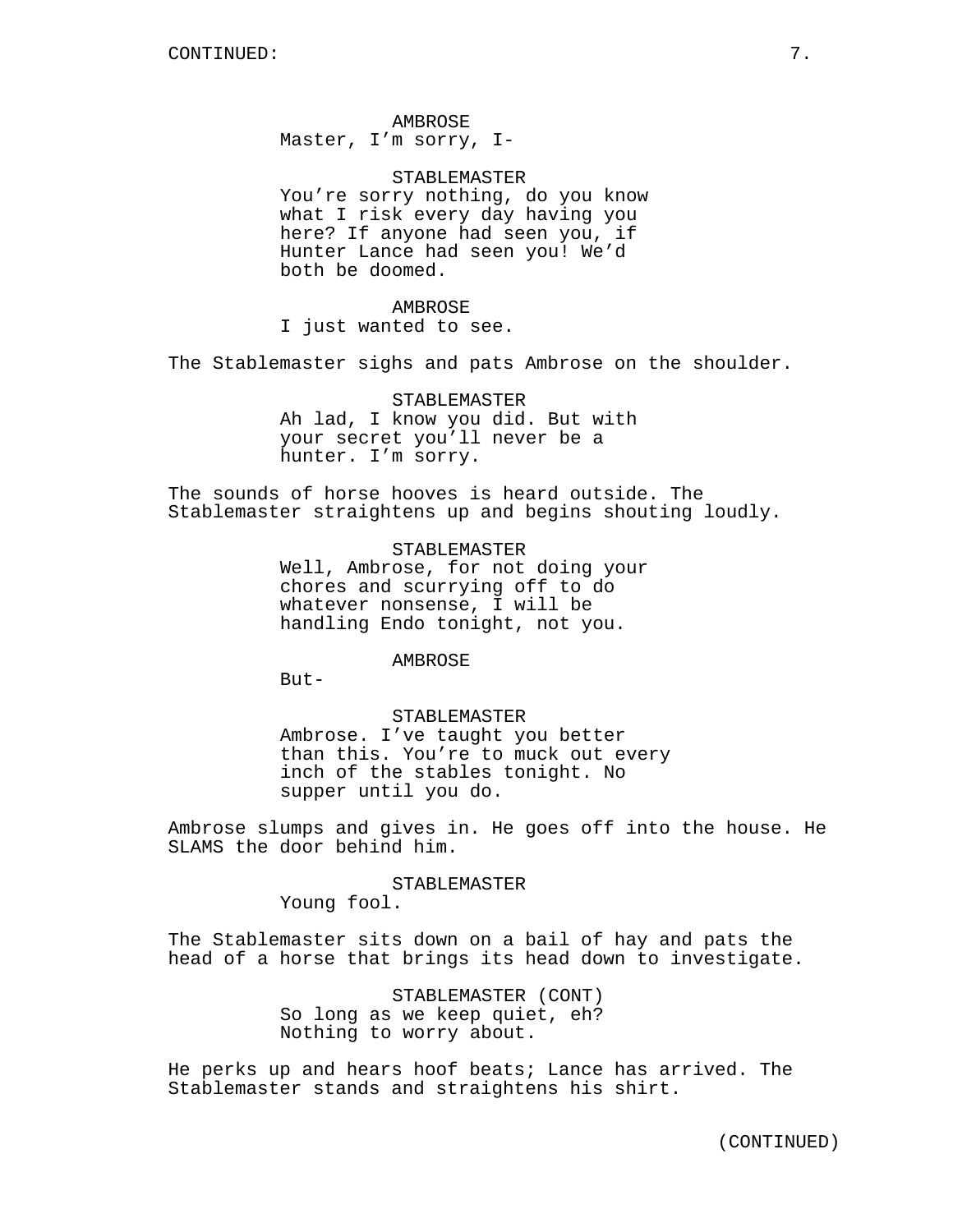LANCE ENTERS with a flourish. He carries Endo in as though on a parade.

**LANCE** 

Ah, my my my, good to see you! How are you?

The Stablemaster smiles too widely and takes Endo's reins.

STABLEMASTER Well, well enough. Better for your asking Milord. I trust the Hunt went well?

LANCE

Yes, it did. The beast put up a fight but, then again, life's no fun without a challenge, right?

STABLEMASTER

I suppose so.

LANCE

Oh come now, come now, give me a little something to brighten my day! Where's our young lad, eh? Where's Ambrose?

Lance pats Endo's flank and looks around as though expecting to find Ambrose under a rock somewhere. The Stablemaster crosses his arms.

STABLEMASTER

He is getting ready for a long night. Mucking about in the day so he'll be mucking in here tonight. I'll be handling Endo, sir.

LANCE

You?

STABLEMASTER

Yes, sir.

LANCE Handle my horse?

STABLEMASTER

Er-

LANCE To prove a point?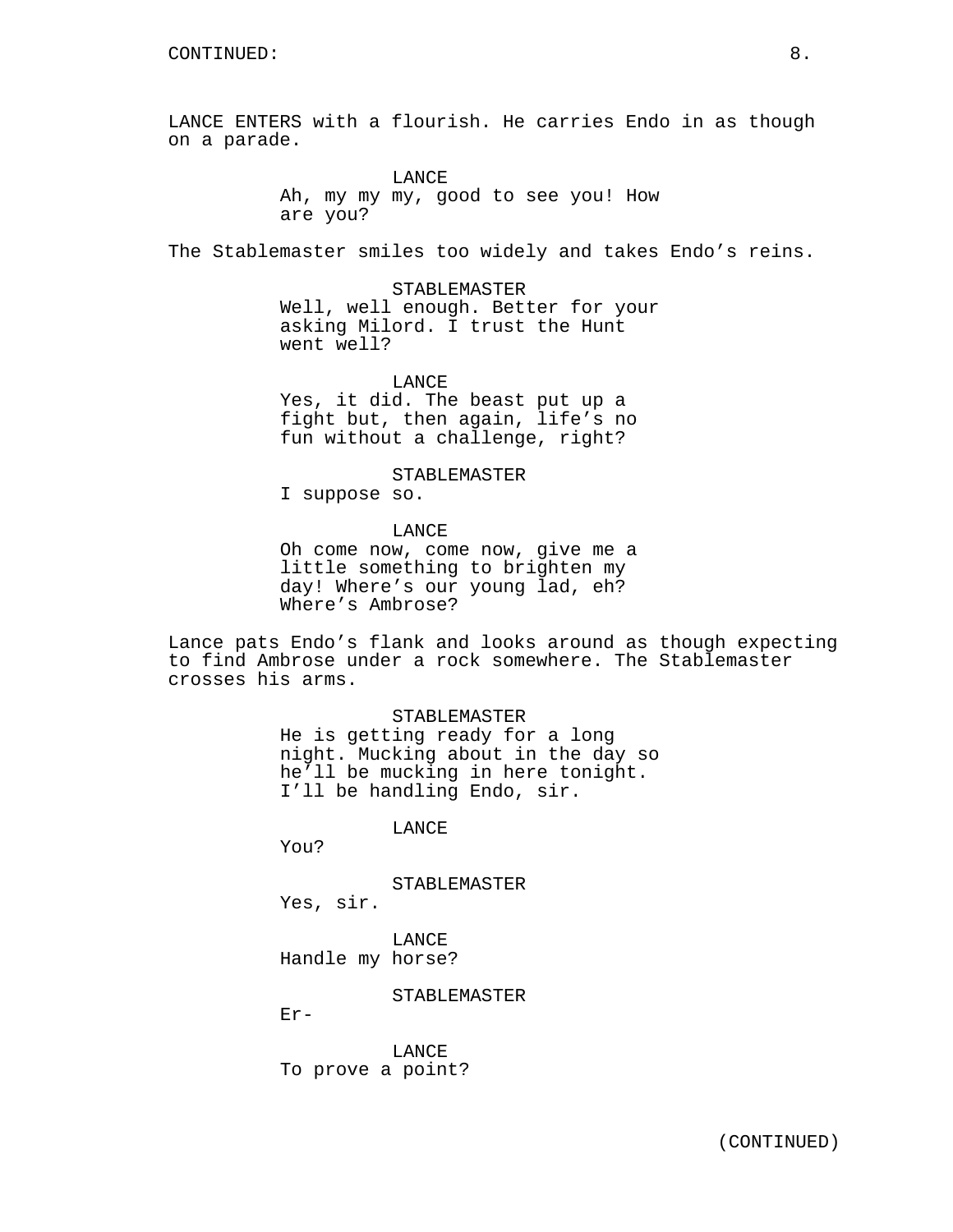The Stablemaster keeps himself from answering by beginning to take the bit out of Endo's mouth. The stallion looks at him with a cold, horse-hate filled eye. The Stablemaster backs away.

> LANCE (CONT) You will remain silent and you will listen to me, Cursed. I overheard you just now. What are you hiding?

Lance pushes the Stablemaster down into the muck.

LANCE (CONT) You wouldn't be keeping a store of Magic, would you? Bootleg elixirs in your privy, eh? Should I take you to see the Maidens so they can have a good, long look at you?

STABLEMASTER No, please, I--

**AMBROSE** 

Lance?

Ambrose has entered into the room and looks frightened. He has put on a thick apron and carries a push broom and a bucket.

> AMBROSE (CONT) What's going on?

STABLEMASTER Boy, get back--

LANCE Ambrose, come here.

Lance gestures for Ambrose to begin undressing Endo. Ambrose approaches carefully without any signs of blindness. He stands tall and confident.

> LANCE (CONT) Very good. You know this place like the back of your hand, yes?

AMBROSE Mmhmm! Um, is everything okay, Lance? You two sounded like you were fighting.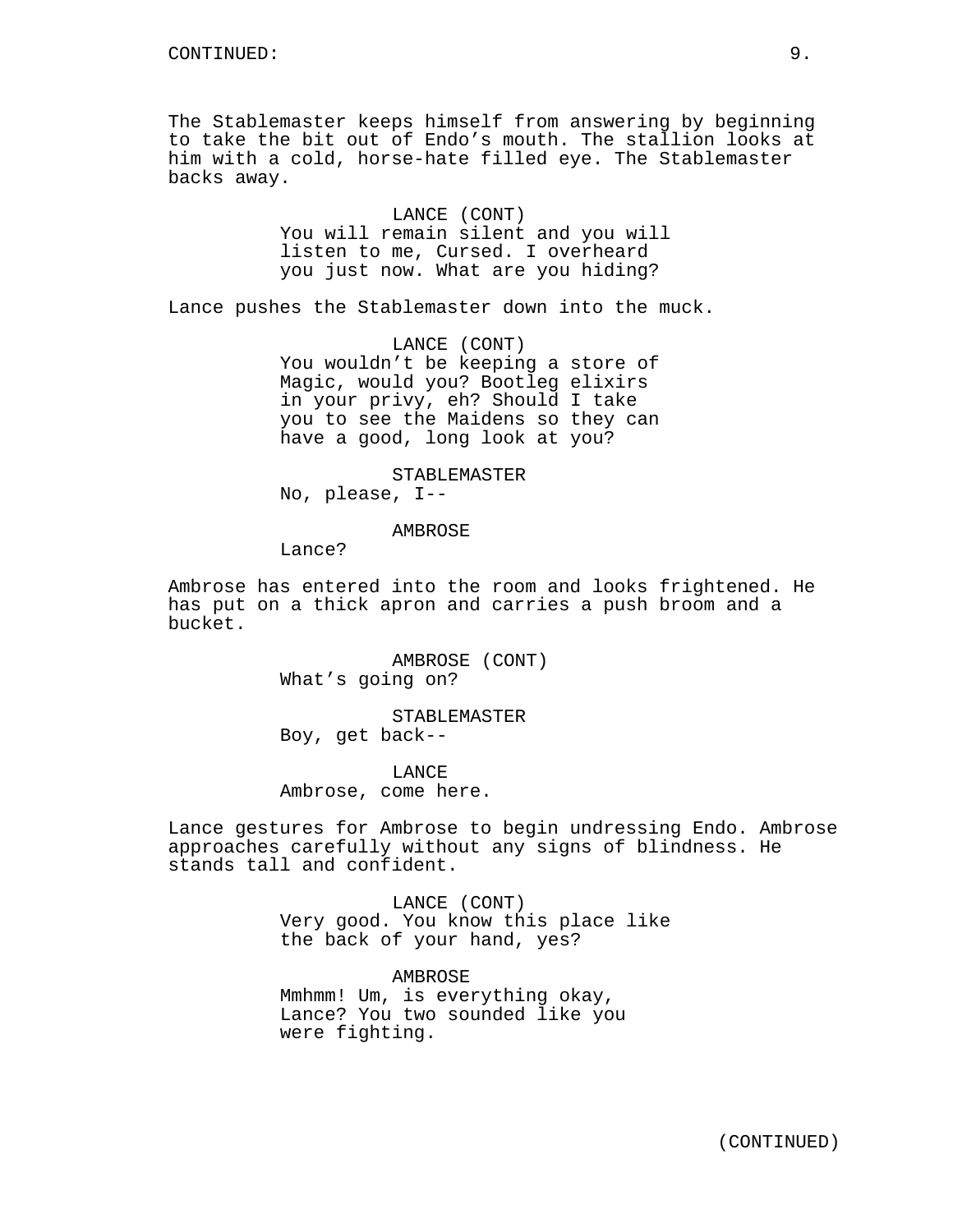**LANCE** 

Nothing so bad as that! I was just telling your Master that Endo would just be miserable without you tending to him. Isn't that right?

The horse grunts. It sneezes a little mother-of-pearl substance into Ambrose's face. Ambrose flinches and backs away. Lance arches an eyebrow and laughs.

> LANCE (CONT) And a bath might be needed too. It's been a long day.

**AMBROSE** Of course. He's in good hands!

LANCE Fine then. I'll be on my way.

Smiling and laughing, Lance prepares to leave the stables. He pats Endo and seems to whisper something in the horse's ear. As he opens the door he turns back around and frowns at the Stablemaster.

> LANCE (CONT) Be kind to the boy, I dare say he's going places.

STABLEMASTER (Depressed) Right.

Lance shuts the door carefully. Ambrose and The Stablemaster are left in the stables with a dumbfounded look on their faces.

### STABLEMASTER

Well, what are you waiting for? Take care of that horse. And don't think you're going to get out of your punishment either. It's going to be a long night for you tonight, boy!

EXT. OUTSIDE STABLES - NIGHT

Lance listens to the Stablemaster's badgering for a moment and frowns. He then looks up at the massive spire in the center of the city and twists his neck until he hears a crack. He smiles, walks off towards the forest and disappears.

TRANSITION INTO: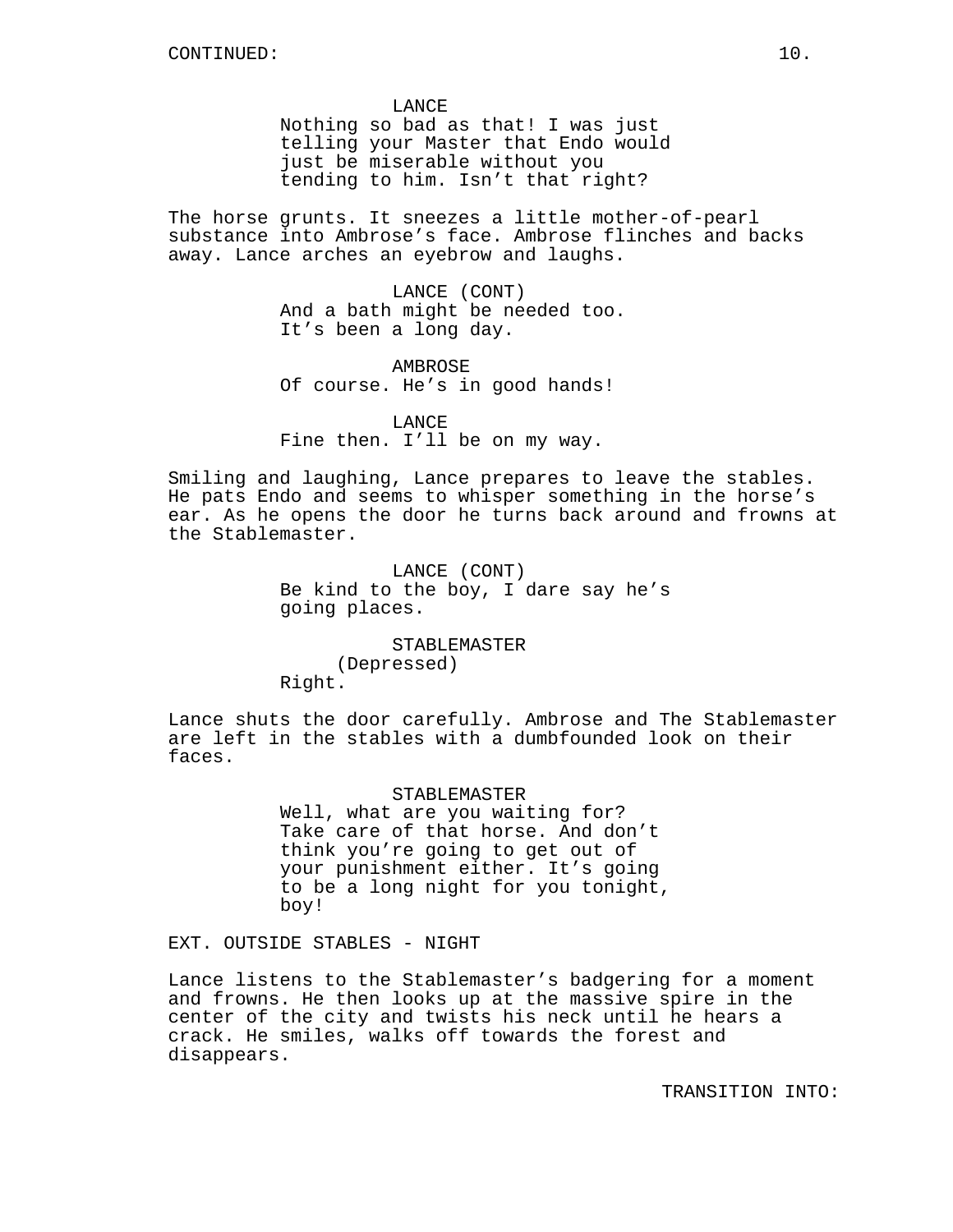EXT. OUTSIDE STABLES - NIGHT

Night has truly fallen. The moon casts a ghostly light over the land and the trees off in the distance quiver in the wind.

INT. AMBROSE'S BEDROOM - NIGHT

Ambrose is sleeping. His face is covered in filth as is the rest of his tiny room. Amid the clutter are various tokens that show his desire to become a Hunter.

A short dagger that has never been used, the propaganda poster from before.

Ambrose stirs. A loud whinny is heard O/S and a loud BANG. Ambrose bolts upright and dashes into the stables to find--

INT. STABLES - NIGHT

--Endo is missing. The horse's paddock has been thrown open along with the doors to the stables.

Ambrose runs over to the empty paddock and then looks out to the night.

> AMBROSE What? No... I-- I locked--

The lock in question is laying on the dirt floor, shattered. Ambrose has a moment of indecision before stepping out into the night.

EXT. OUTSIDE STABLES - CONTINUOUS

Through Ambrose's sight the slight silhouettes of the world that was seen in the previous POV shot are now more pronounced. The world seems to be clearer to Ambrose at night. Directly in front of Ambrose is a clear path of shining light that makes its way into the forest.

Ambrose looks around to make sure nobody is watching before running full belt into the forest.

EXT. THE WOODS - NIGHT

Ambrose runs easily through the forest, jumping over several roots that might have tripped him up. He laughs and yells in the night.

He is being watched.

Through Ambrose's sight the trail of light glows more brightly and resolves into the shape of a horse.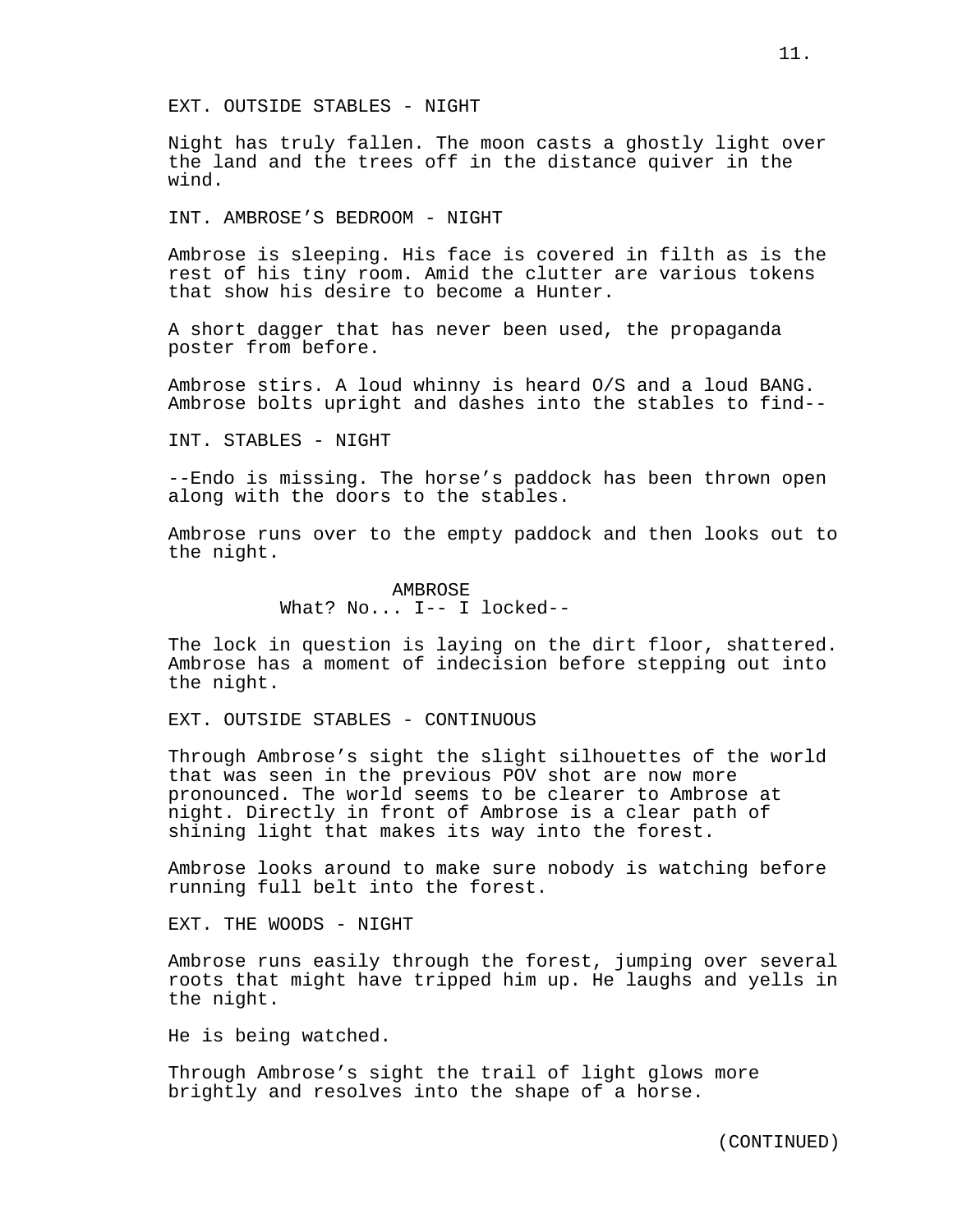AMBROSE Endo! What were you doing? Come on, we have to get back. It's dangerous out here at night.

Ambrose attempts to lead the horse by a tuft of its mane but Endo refuses to move.

> AMBROSE (CONT) Come on! If anyone saw us out here-

LANCE Hm, I wonder what would happen then?

Lance comes out from behind a tree and is smiling widely. Even now he looks like a hero.

AMBROSE

Lance! I-

LANCE. You run very well. Maybe you have some help?

AMBROSE No! No, I- I can't see I just-

LANCE Know these woods so well you miss every obstacle? Every pitfall?

AMBROSE Please don't take me away Lance. We're friends, aren't we?

LANCE We are. But Ambrose, are you blind?

AMBROSE

I am!

LANCE But you can see, right?!

AMBROSE Hunter, please!

LANCE

Can you see!

Lance shakes Ambrose angrily. He takes a deep breath and pushes Ambrose away. Lance cracks his fingers.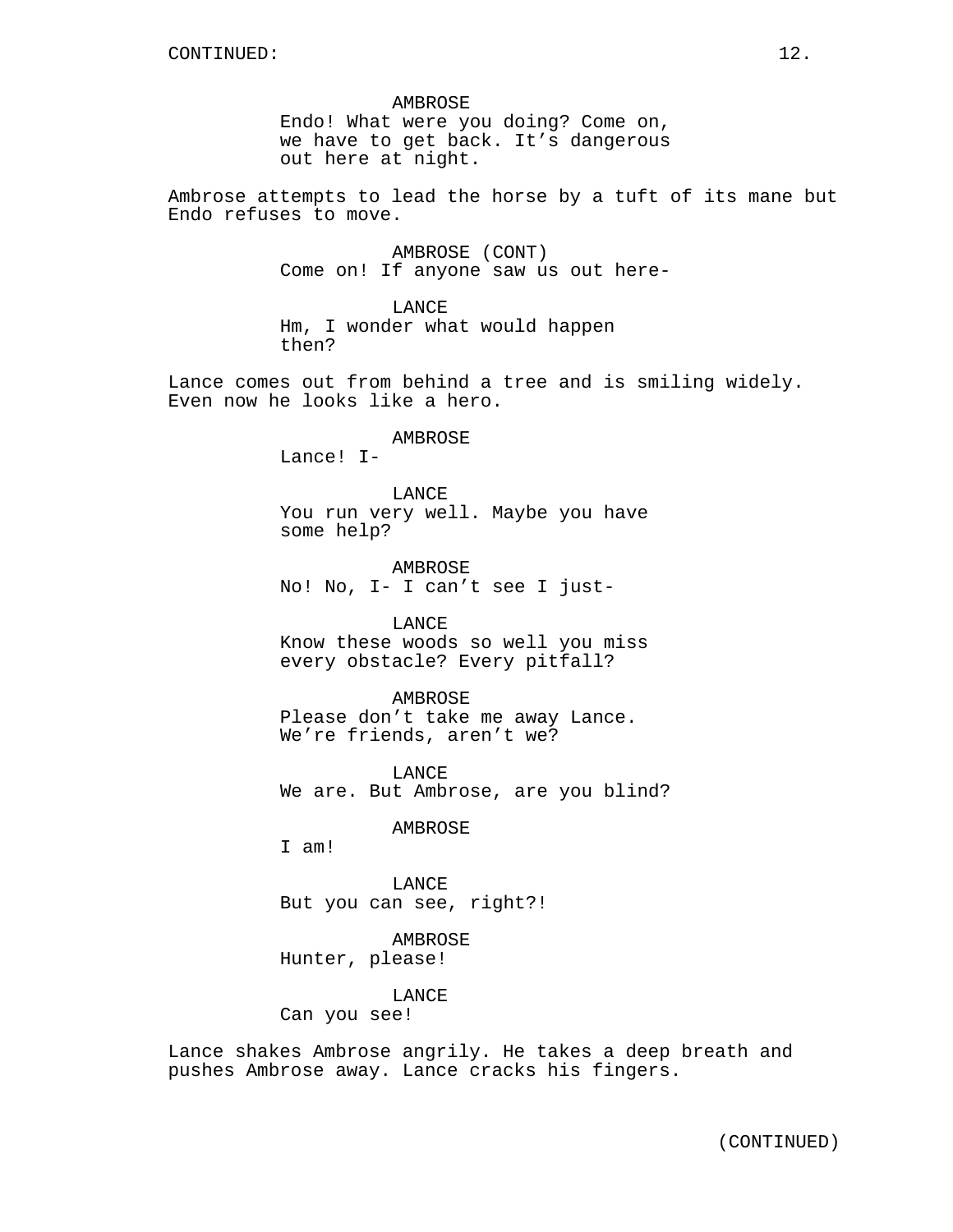LANCE (CONT) I'm sorry, I like you enough Ambrose. You take good care of Endo and you've always adored me, but I can't just let you go. If you've been stealing Magic from the Maidens, or worse, have had it all along? We have to change that. You're to come with me now. Get on Endo. Don't try to run, it won't go well for you.

AMBROSE

Lance?

Ambrose gets on Endo's back without any difficulty. The horse looks unhappy about the whole affair.

> LANCE What is it Ambrose?

> > **AMBROSE**

What's going to happen to me? They won't make me give it up will they?

LANCE It's illegal to harbor magic in your body without the Maiden's blessing, you know that. If they find you guilty... Well, your Curse will take full effect. You'll be fully blind. I'm sorry, Ambrose.

AMBROSE But can't you just-

**LANCE** No. I can't. I'm sorry.

Lance leads Endo out of the forest and begins to walk into the city. From far away, the Stablemaster watches.

EXT. THE CITY OF ARTURIA - NIGHT

Ambrose and Lance walk the empty streets silently. They ascend the gradual incline of the city, passing many houses with lit lights that are extinguished as the people inside see what is happening.

Shutters are closed. A few children and older men swing open their windows and toss food and trash at Ambrose.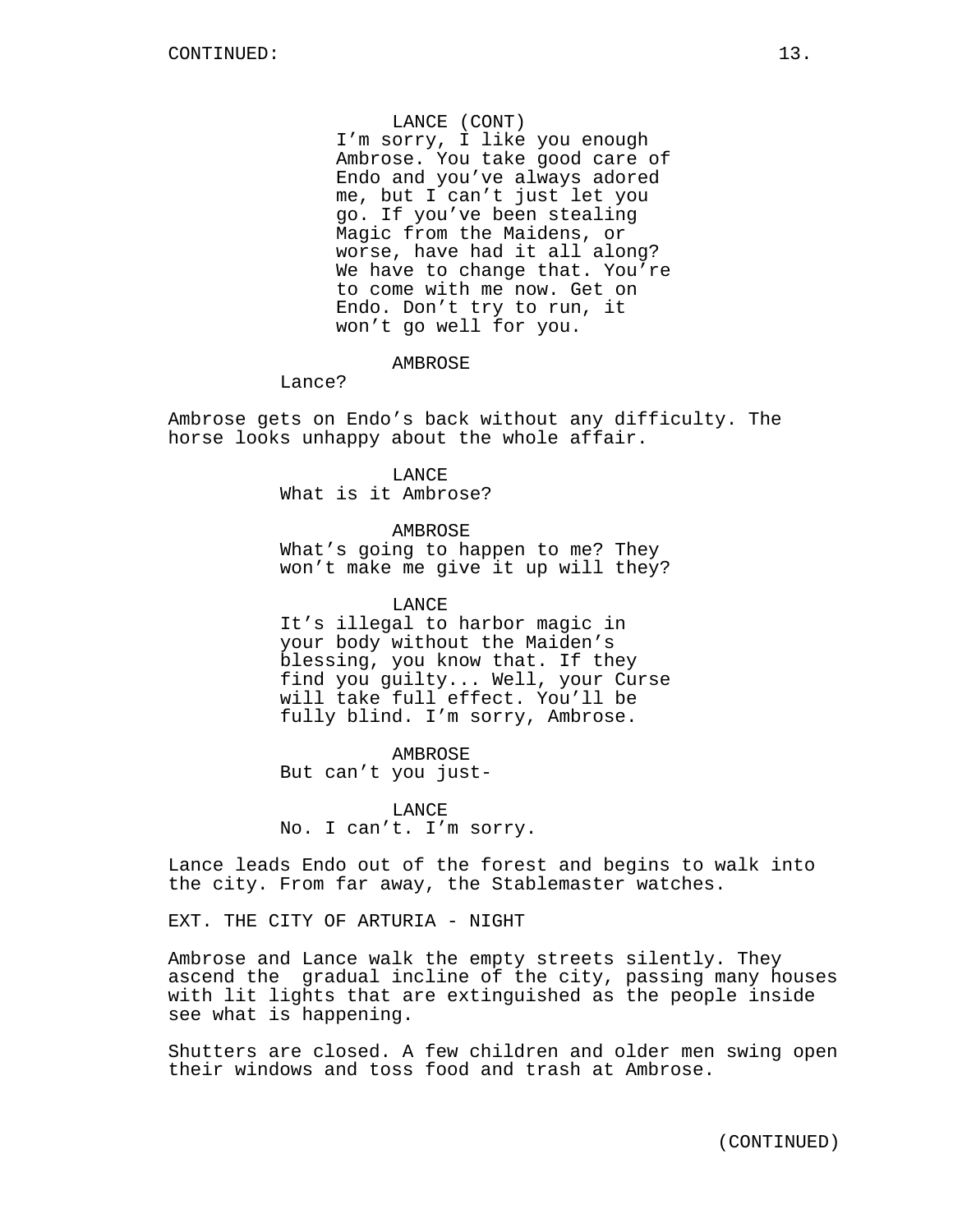CROWD Freak! How could you?! You'll doom us all! Take him away!

They reach the castle gates and they are massive constructions of crystal and shining gold. They swing open at Lance's touch and pulse with energy.

Lance takes Ambrose off of Endo, who waits patiently at the gates. The two begin to ascend the convoluted stairs that will lead them to the Maiden's Sanctum.

INT. THE STAIRS TO THE SANCTUM - NIGHT

Ambrose and Lance are climbing the steps. Ambrose looks terrified and looks over the edge of the railless staircase. The city is far away. Ambrose clings to Lance and nearly throws up. Lance pats him on the head.

> **LANCE** I was scared too.

> > AMBROSE

What?

**LANCE** The first time I climbed these steps I nearly passed out in fright.

AMBROSE

You?!

LANCE Yes, I know. But fears are strange things, Ambrose. They grip you, they tear into like falcon's talons, and sometimes they can destroy you.

They have reached the top of the stairs and are now facing a plain looking wooden door. The door is ancient and bares the WIZARD'S SIGIL. The SIGIL is the outline of a dragon grasping two scrolls.

> LANCE (CONT) But fears are meant to be conquered, Ambrose. If you can manage to do it, you'll realize just how high you can soar.

Lance opens the door and together they enter the: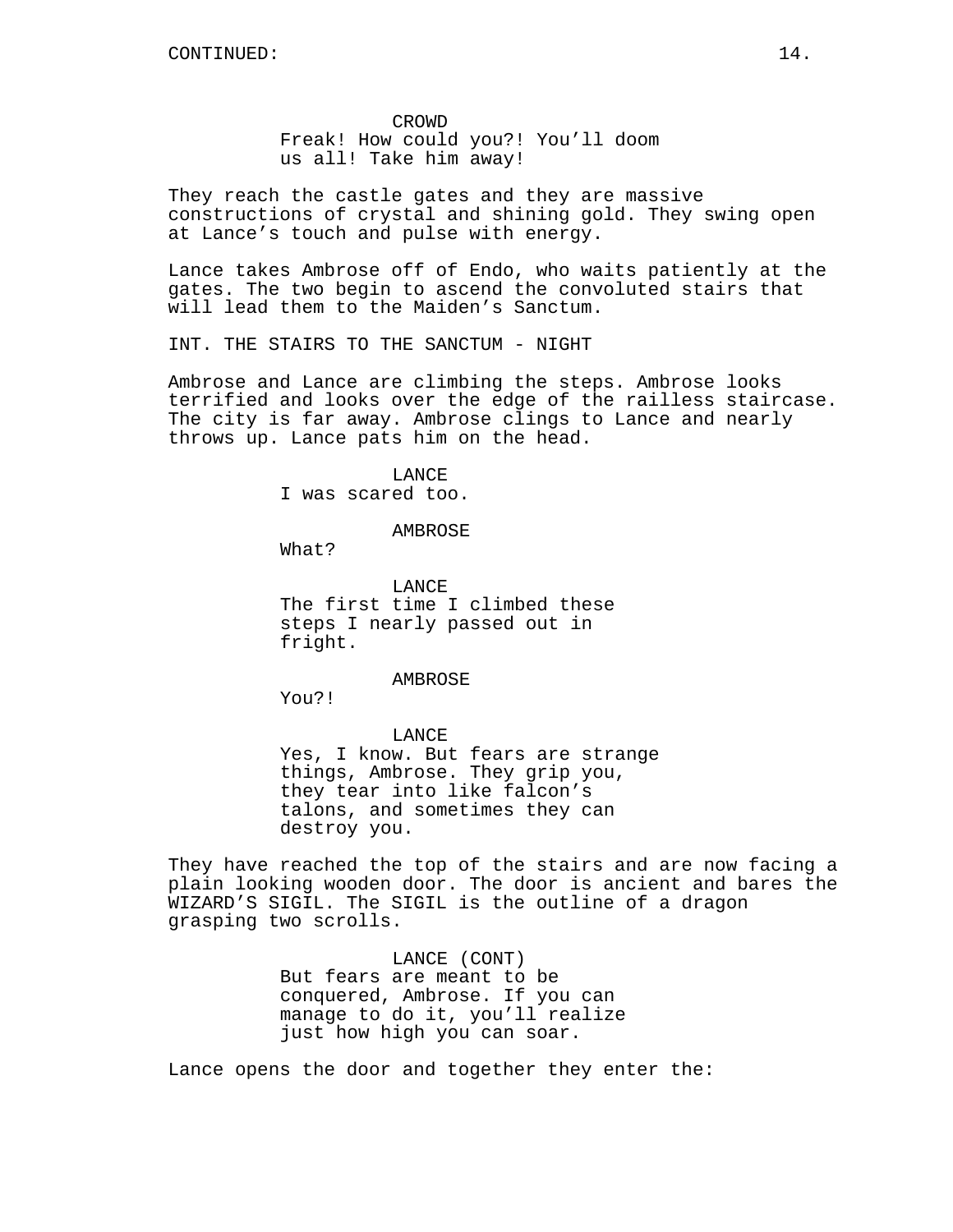INT. THE MAIDEN'S SANCTUM - NIGHT

The Sanctum looks like an enormous bird cage made from bone, hair, and wood.

The floor is a mesh with the entire city laid out beneath. Sitting together in three identical chairs, sipping tea, are the MAIDENS.

They are beautiful in their age like a reverent Fairy Godmother. CTHONIA, HECATE, and ENODIA turn to face the two who have entered.

> CTHONIA And what is the meaning of this, young Lance?

ENODIA Who do you bring before us, young Lance?

HECATE Did we not say to knock before entering, young Lance?

THE MAIDENS Who knows what we might have been up to?

The three laugh simultaneously. The wind in the birdcage picks up and Ambrose almost loses his balance.

> HECATE Careful now, watch your step.

ENODIA Come here, don't be shy.

CTHONIA You smell of life dear, what is your name?

Ambrose looks to Lance, who nods. Ambrose gulps and speaks softly.

AMBROSE

Ambrose.

THE MAIDENS

AMBROSE!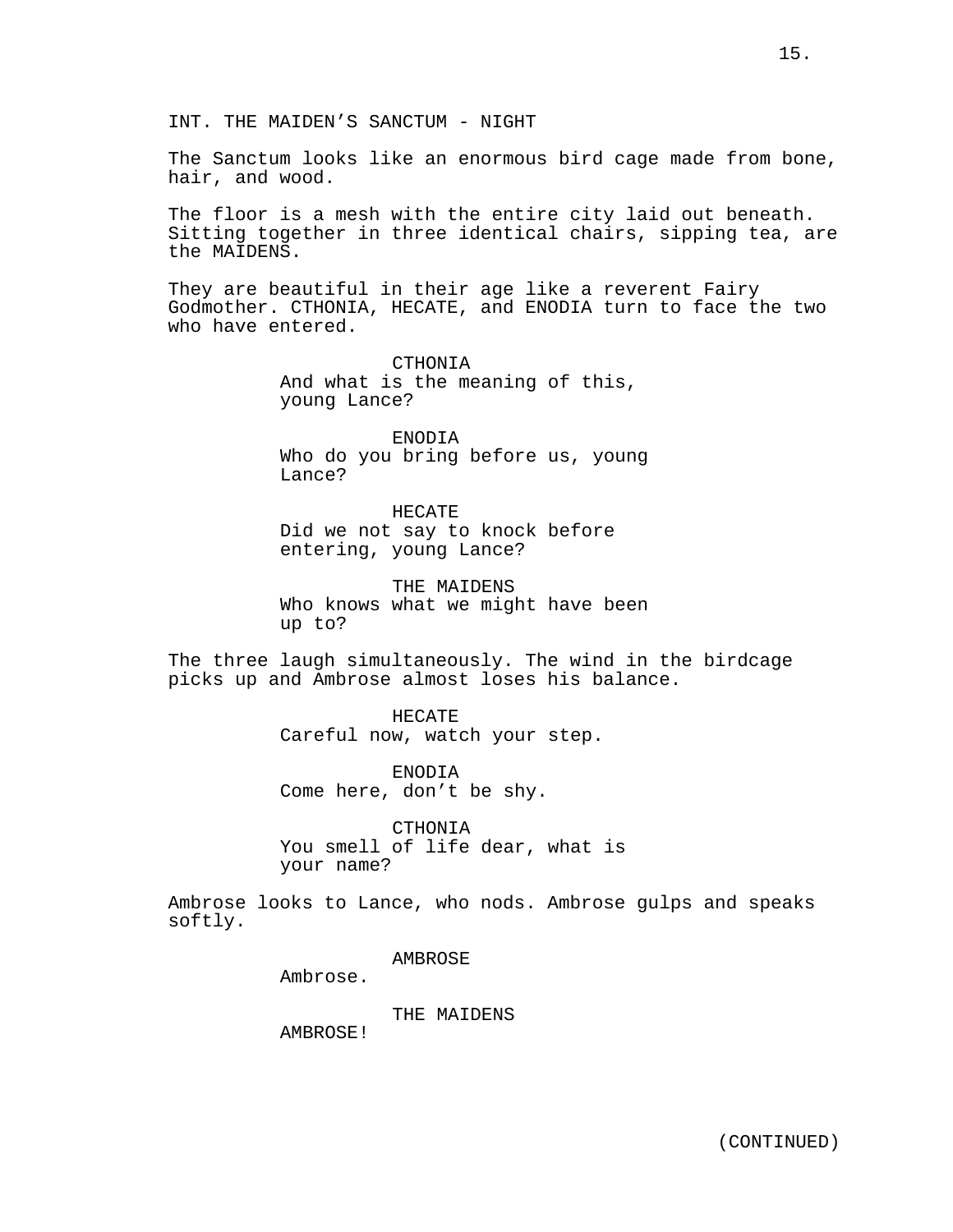HECATE Now that's a name for a king.

ENODIA For an adviser.

CTHONIA For a conqueror!

They cackle and wave their hands.

Two chairs form from the wood of the cage and catch Lance and Ambrose as they zoom towards the Maidens. The chairs stop suddenly and the massive tea pot that rests on a bonfire in the very center of the cage lifts itself up and pours tea for the two newcomers.

> **LANCE** Miladies, I bring this child before you because I suspect he may be harboring magic without his knowledge.

ENODIA Is that right?

CTHONIA Magic without knowledge?

HECATE Sounds familiar.

LANCE

I tracked him myself, your Gloriousnesses, and found him using magic at great risk to myself. I braved the woods once again after defeating a mighty--

The Maidens cut him off with a lazy wave of their hands.

ENODIA Do you wish this boy harm, Hunter?

LANCE Not at all! I merely--

HECATE Did what you always do, curry favor and seek reward. Which reminds us.

Cthonia lays her wrinkled hand out expectantly. Lance hesitates and takes the large red crystal from his pack and hands it over to the Maiden.

(CONTINUED)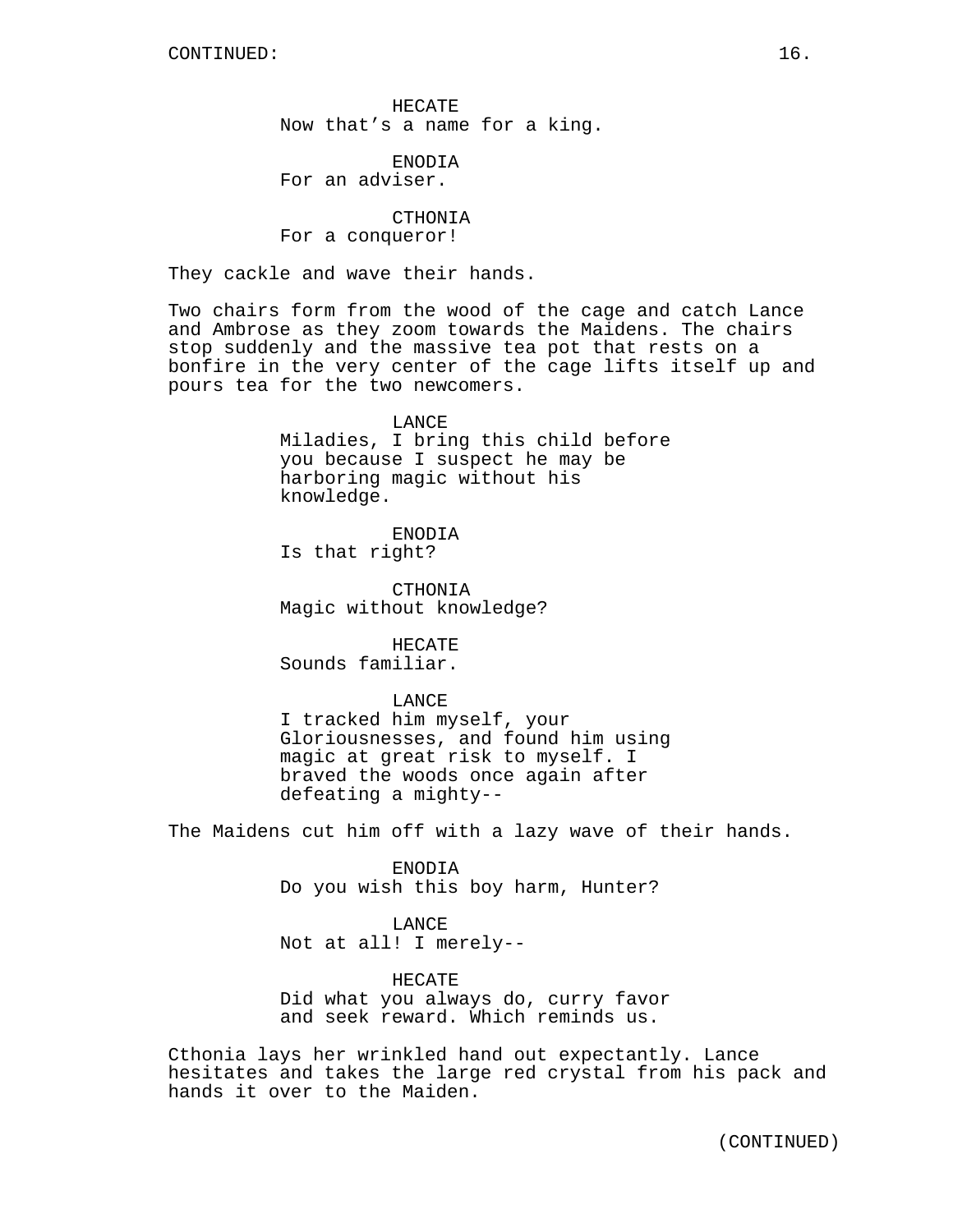CTHONIA Excellent work, Lance, as usual.

The Maidens drop the stone into a clay bowl. It dissolves into a blood colored liquid that shines with power.

They each drink of it before passing the remains, a single drop, to Lance. He drinks it hungrily and his appearance takes on a slightly more heroic countenance.

> ENODIA Now you, child. How do you plea?

CTHONIA It is not allowed to carry dangerous magic in this city.

HECATE That is how the curse spread, after all.

THE MAIDENS Unchecked, unbound, magic corrupts and destroys all.

HECATE That is why we gather wild magic through our Hunters. Lance here,

for instance, has given us years of fine service.

LANCE You honor me.

ENODIA Sycophant.

LANCE All the same.

CTHONIA What boon has your magic granted you, young child?

HECATE What do you desire, young child?

ENODIA Do you fear death, young child?

Ambrose is at a loss. He looks from one Maiden to another and decides to answer the floor instead of looking at them.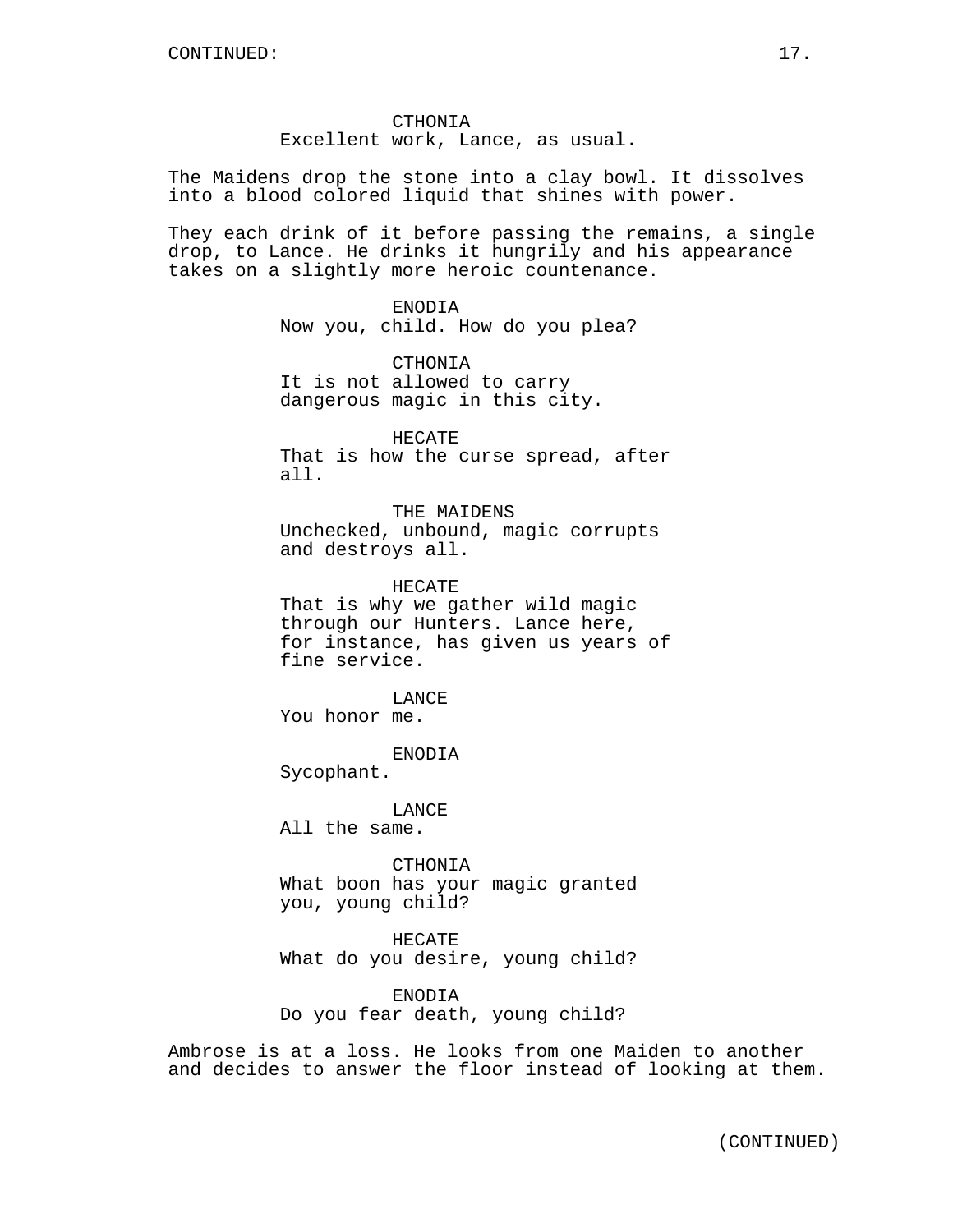### AMBROSE

I--I can see even though I don't have eyes. Sometimes I see what other people can't. Sometimes, when Lance comes back from the Hunt, he shines like the sun to me. You three...

He cringes.

AMBROSE I can barely look at you. It's too much.

HECATE And your desires?

Ambrose stands up and balls his hands into fists.

AMBROSE I want to become a Hunter and be human!

The Maidens cackle and grin. Their teeth are far too white.

HECATE Very well then. A magical sight.

ENODIA A magical child.

CTHONIA A quest for magic.

THE MAIDENS You will be useful to us, and serve as our Hunter.

Lance stands at this, his jaw dropped in surprise.

AMBROSE A hunter? Me?

LANCE

Him?!

HECATE You have the talent.

ENODIA A singular skill.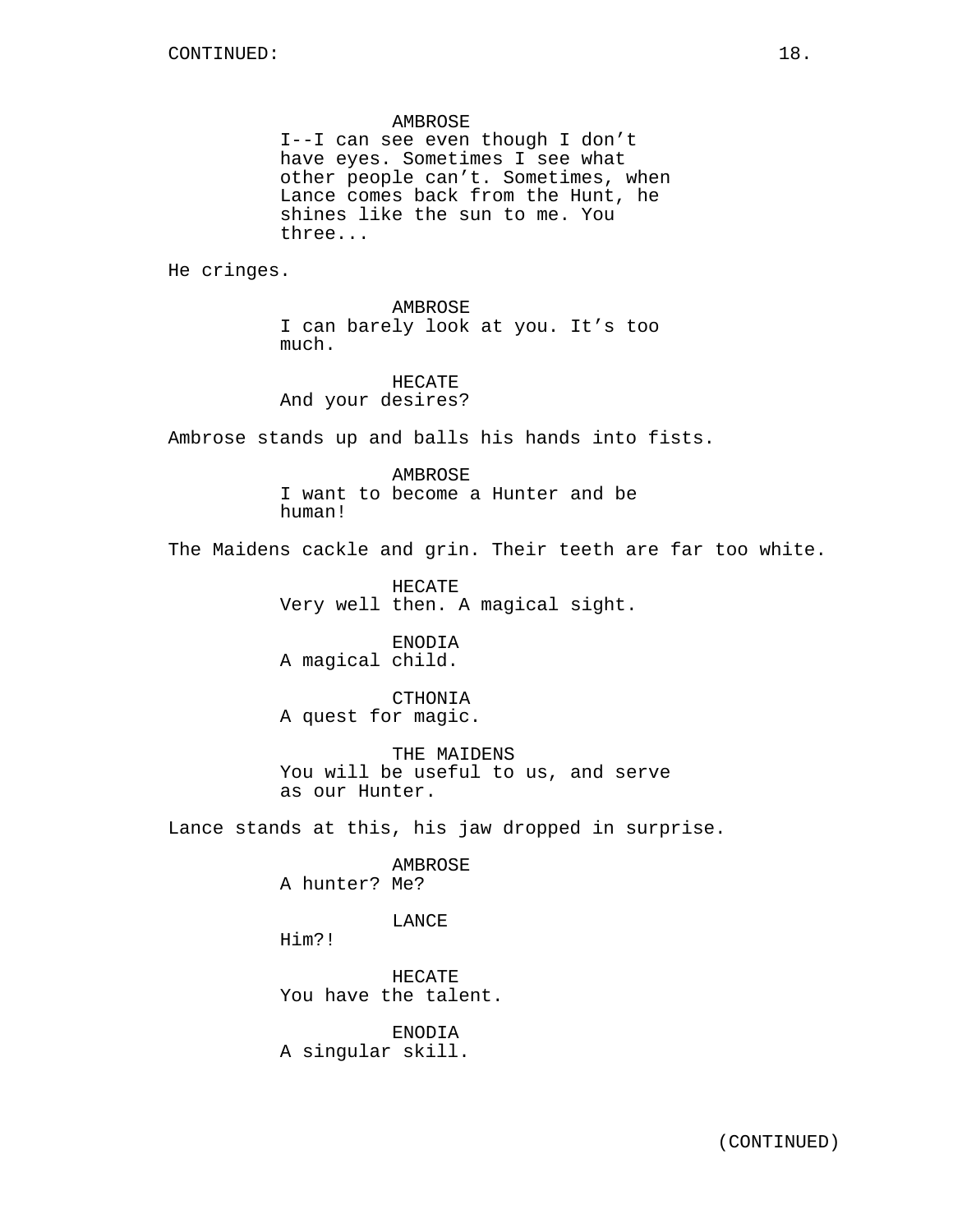CTHONIA For the greatest hunt of all.

THE MAIDENS The Warlock!

ENODIA Hidden from us for hundreds of years.

CTHONIA He was the cause of the curse.

HECATE And the cause of its end.

THE MAIDENS If you can find him and bring him back to us.

Lance nearly drops the clay pot in surprise.

Ambrose is frozen. The Maidens gather around Ambrose.

HECATE Look around you, Hunter. Tell us what you see.

Ambrose takes a deep breath and we see from Ambrose's sight that the cage now appears to be made of lines of pure darkness.

There is no magic here save for Lance and the Maidens who are so bright it is nearly blinding. They look like gods.

As Ambrose turns, there is a patch of light far in the distance at the crest of a mountain.

It shines and grows brighter the longer Ambrose looks at it until it blanks out his vision entirely.

Ambrose stumbles back and nearly falls through the cage. Lance catches him and looks genuinely concerned.

> LANCE You saw something, didn't you?

AMBROSE I did. I did!

LANCE Where?! Where is it?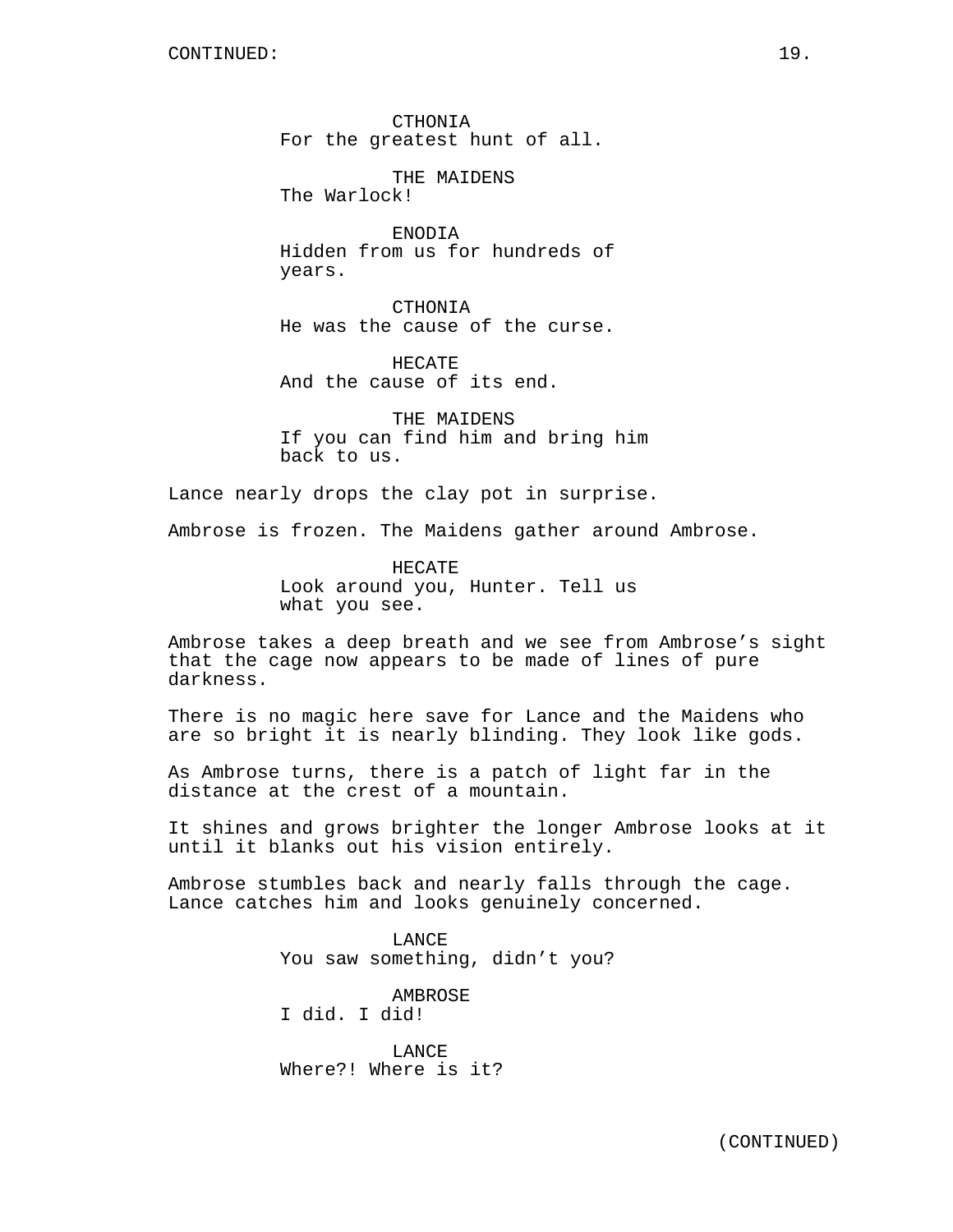Lance shakes Ambrose and the boy points in the direction of the mountain. Lance puts Ambrose back down into his chair and stares longingly into the mountain range.

> THE MAIDENS You shall go, Hunter Ambrose. You shall find the Warlock.

CTHONIA Bring him to us.

ENODIA

End the curse.

HECATE Do this, and you will become human. Pure human. The curse will be broken.

THE MAIDENS Will you do this?

Ambrose is overjoyed, he jumps up and down and hugs Lance who unhappily pushes Ambrose away.

LANCE

Now hold on.

Ambrose frowns, hurt.

## LANCE(CONT)

I brought the boy here. If he's going then so am I. You can't keep me from this Warlock. I'm the best there is. This boy has barely left the city before. He needs a guide.

ENODIA And you will guide him?

CTHONIA

To success.

HECATE

Or ruin?

THE MAIDENS Your heart is guarded, Hunter.

LANCE I will keep him safe in his journey to find the Warlock. This I swear.